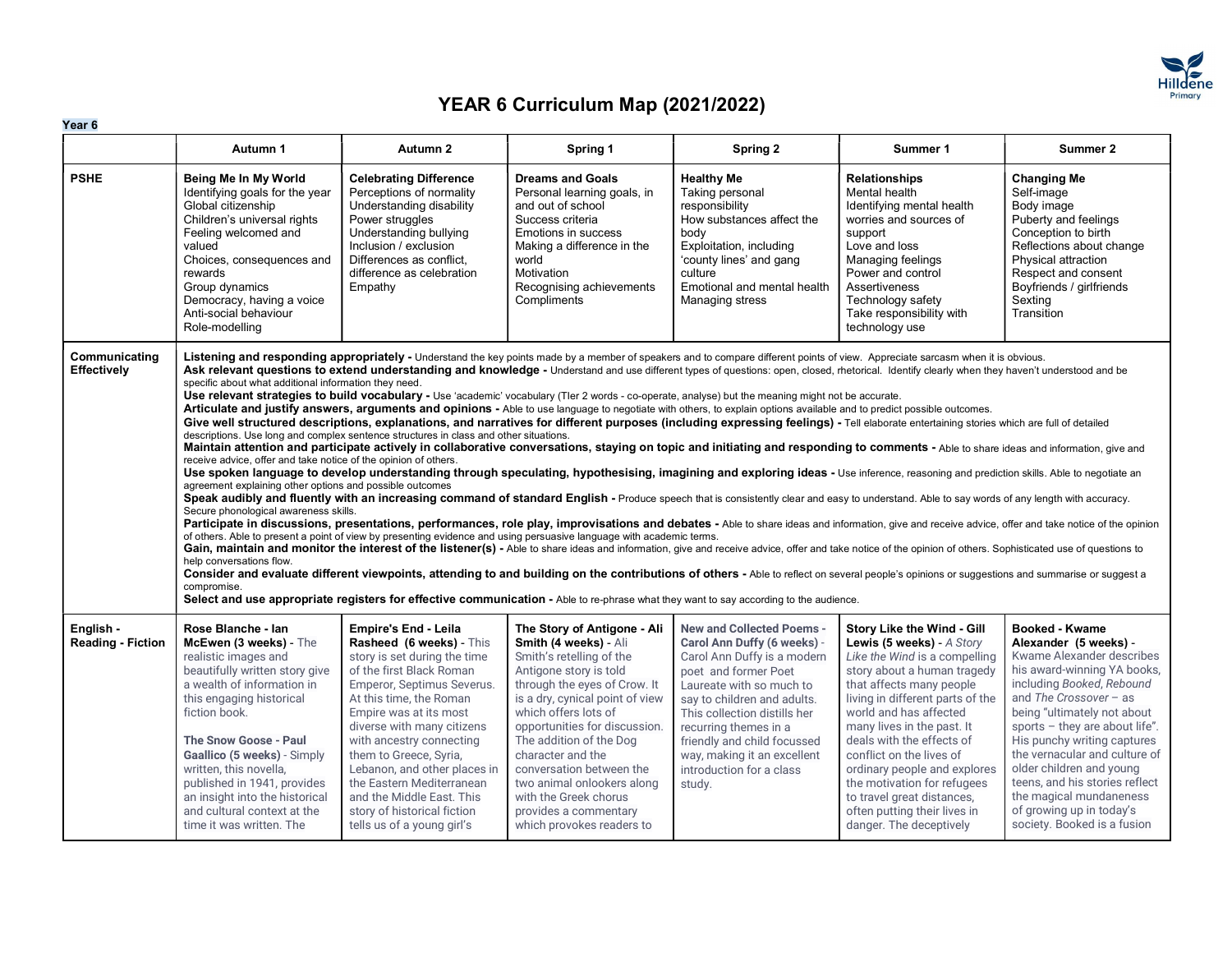

|                                               | writing is evocative.<br>providing a vivid sense of<br>place. Dialogue is sparse,<br>and a lot passes between<br>the characters that is left<br>unsaid. This leaves readers<br>to infer thoughts, feelings<br>and motivations from the<br>character's actions. On one<br>level the story is about a<br>man and young girl rescuing<br>a goose and nurturing it<br>back to health, but the<br>secondary narrative about<br>the Dunkirk rescue offers the<br>opportunity for a deeper<br>response through the<br>connections and parallels it<br>makes with the primary<br>narrative. | traumatic journey from<br>Leptis Magna in Libya to<br>Rome and finally to Britain.<br>We learn about the role of<br>women, the power struggles<br>of the Emperors and how<br>slavery was used to build<br>this Empire. The book is one<br>of a series that reflect the<br>authentic unsung stories of<br>the past. It is a gripping read<br>as well as a fantastic<br>starting point to explore an<br>untold perspective on this<br>period. The themes that are<br>tackled in this book are<br>challenging and have for too<br>long been avoided in the<br>classroom. Discussing these<br>themes through literature is<br>the perfect opportunity to<br>help children to understand<br>the impact of prejudice,<br>sexism, privilege and how<br>these attitudes are<br>unfortunately not confined to<br>history; they still affect all of<br>us every day, and it is up to<br>us to challenge them not<br>accept them. | question and to challenge.<br>The dialogue is modern and<br>colloquial which seemingly<br>underlines the relevance of<br>the story to a modern reader.<br>Laura Paoletti's illustrations<br>are sophisticated, subdued<br>and reflective. A meaty text<br>in spite of the low page<br>count make this a great<br>introduction to Greek<br>classics for upper junior<br>readers.                                                                                                                                                                                        | simple text is lyrical and<br>elevates the plight about the<br>individual to the universal. A<br>story within the story is an<br>allegorical representation of<br>the main narrative. Jo<br>Weaver's illustrations are<br>sublime and evoke empathy.<br>A Story Like the Wind is a<br>profound and appropriately<br>challenging text for year 6. It<br>is also a short text, which<br>makes it ideal for re-reading<br>to develop a depth of<br>response.<br>The Story of Captain Nemo -<br>Dave Eggers (5 weeks) - The<br>Story of Captain Nemo is a<br>reimagining of Jules Verne's<br>classic story 20,000 Leagues<br>under the sea brought up-to-<br>date and set against a<br>backdrop of contemporary<br>environmental concerns. It is<br>a thrilling adventure and<br>serves to introduce young<br>readers to one of the<br>pioneers of Science Fiction. | of novel and verse, and the<br>unusual flurry of written<br>forms match the way that<br>Nick finds himself first<br>frustrated and then<br>empowered by the<br>abundance of words. The<br>book is a well-written, pacy<br>snapshot of a life that will be<br>familiar to many of its<br>readers. |  |
|-----------------------------------------------|-------------------------------------------------------------------------------------------------------------------------------------------------------------------------------------------------------------------------------------------------------------------------------------------------------------------------------------------------------------------------------------------------------------------------------------------------------------------------------------------------------------------------------------------------------------------------------------|------------------------------------------------------------------------------------------------------------------------------------------------------------------------------------------------------------------------------------------------------------------------------------------------------------------------------------------------------------------------------------------------------------------------------------------------------------------------------------------------------------------------------------------------------------------------------------------------------------------------------------------------------------------------------------------------------------------------------------------------------------------------------------------------------------------------------------------------------------------------------------------------------------------------|------------------------------------------------------------------------------------------------------------------------------------------------------------------------------------------------------------------------------------------------------------------------------------------------------------------------------------------------------------------------------------------------------------------------------------------------------------------------------------------------------------------------------------------------------------------------|-----------------------------------------------------------------------------------------------------------------------------------------------------------------------------------------------------------------------------------------------------------------------------------------------------------------------------------------------------------------------------------------------------------------------------------------------------------------------------------------------------------------------------------------------------------------------------------------------------------------------------------------------------------------------------------------------------------------------------------------------------------------------------------------------------------------------------------------------------------------|--------------------------------------------------------------------------------------------------------------------------------------------------------------------------------------------------------------------------------------------------------------------------------------------------|--|
| English -<br>Reading - Non-<br><b>Fiction</b> |                                                                                                                                                                                                                                                                                                                                                                                                                                                                                                                                                                                     |                                                                                                                                                                                                                                                                                                                                                                                                                                                                                                                                                                                                                                                                                                                                                                                                                                                                                                                        | <b>Exploring Space - From</b><br>Galileo to the Mars Rover<br>and Beyond - Martin<br>Jenkins - (3 weeks) - A<br>complex subject is made<br>accessible with well written<br>and engaging text which<br>goes into some depth<br>combined with richly<br>annotated illustrations. The<br>diagrams are informative in<br>their own right as well as<br>adding to the text. It holds<br>appeal for a range of<br>experiences for the reader<br>as well as being a book with<br>appeal across the age range.<br>It is particularly suitable to<br>enrich a topic about space |                                                                                                                                                                                                                                                                                                                                                                                                                                                                                                                                                                                                                                                                                                                                                                                                                                                                 |                                                                                                                                                                                                                                                                                                  |  |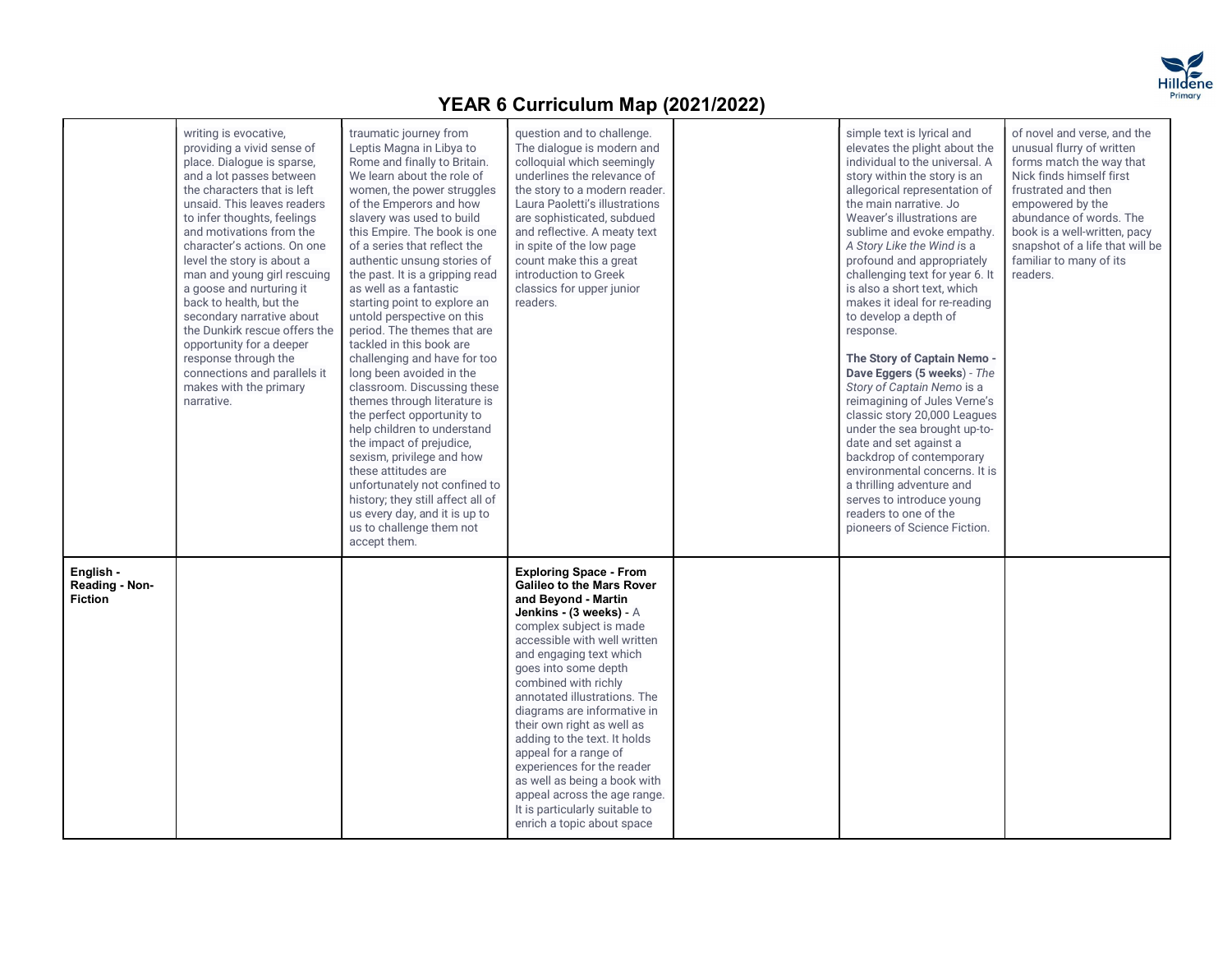

|                                                |                                                                                                                                                                                                                                                                                                                                                                                                                                                        |                                                                                                                                                                                                                                                                                                                                                                                             | but also of interest in its own<br>right. It is an ideal text to<br>teach readers how to<br>navigate and make sense of<br>more complex information.<br>There is a lot of text to get<br>your teeth into but the clarity<br>of writing ensures the reader<br>will not get lost. An intricate<br>yet accessible book which<br>will intrigue and inform the<br>reader in equal measure. |                                                                                                                                                                                                                                                                                                                                                                                                                                         |                                                                                      |                                                                                                                                                                                                                                                                                                                                                                                                                                                                                                                                                                                                     |
|------------------------------------------------|--------------------------------------------------------------------------------------------------------------------------------------------------------------------------------------------------------------------------------------------------------------------------------------------------------------------------------------------------------------------------------------------------------------------------------------------------------|---------------------------------------------------------------------------------------------------------------------------------------------------------------------------------------------------------------------------------------------------------------------------------------------------------------------------------------------------------------------------------------------|--------------------------------------------------------------------------------------------------------------------------------------------------------------------------------------------------------------------------------------------------------------------------------------------------------------------------------------------------------------------------------------|-----------------------------------------------------------------------------------------------------------------------------------------------------------------------------------------------------------------------------------------------------------------------------------------------------------------------------------------------------------------------------------------------------------------------------------------|--------------------------------------------------------------------------------------|-----------------------------------------------------------------------------------------------------------------------------------------------------------------------------------------------------------------------------------------------------------------------------------------------------------------------------------------------------------------------------------------------------------------------------------------------------------------------------------------------------------------------------------------------------------------------------------------------------|
| <b>English - Writing</b><br><b>Fiction</b>     | Letters from the Lighthouse<br>Emma Carroll                                                                                                                                                                                                                                                                                                                                                                                                            | The Journey - Francessa<br>Sanna                                                                                                                                                                                                                                                                                                                                                            | Paperman (Disney)                                                                                                                                                                                                                                                                                                                                                                    | The Firework-Maker's<br>Daughter - Phillip Pullman<br>Hansel and Gretel - Neil<br>Gaiman                                                                                                                                                                                                                                                                                                                                                | Thornhill - Pam Smy                                                                  | Kensuke's Kingdom -<br>Micheal Morpurgo<br>A Monster Calls - Patrick<br><b>Ness</b>                                                                                                                                                                                                                                                                                                                                                                                                                                                                                                                 |
| <b>English - Writing</b><br><b>Non-Fiction</b> | Books on World War 2                                                                                                                                                                                                                                                                                                                                                                                                                                   | Books on the United<br>Kingdom                                                                                                                                                                                                                                                                                                                                                              | Book on Light                                                                                                                                                                                                                                                                                                                                                                        | Books on famous artists                                                                                                                                                                                                                                                                                                                                                                                                                 | Thinker's Rap: My Puppy<br>Poet and Me - Eloise<br>Greenfield                        | <b>Books on Ancient Greece</b>                                                                                                                                                                                                                                                                                                                                                                                                                                                                                                                                                                      |
| Maths                                          | Unit 1 - Place Value -<br>Numbers with 10,000,000<br>Unit 2 & 3 - Number - Four<br>Operations                                                                                                                                                                                                                                                                                                                                                          | <b>Unit 4 &amp; 5 - Number -</b><br>Fractions<br>Unit 6 - Geometry - Position<br>and Direction<br><b>Unit 7 - Number - Decimals</b><br>(half of unit)                                                                                                                                                                                                                                       | <b>Unit 7 - Number - Decimals</b><br>(continued)<br>Unit 8 - Number -<br>Percentages<br>Unit 9 - Algebra                                                                                                                                                                                                                                                                             | Unit 10 - Measurement -<br>Imperial and Metric Units<br>Unit 11 - Measurement -<br>Perimeter, Area and Volume<br>Unit 12 - Ratio and<br>Proportion                                                                                                                                                                                                                                                                                      | Unit 13 - Geometry -<br>Properties of Shape<br>Unit 14 - Number - Problem<br>Solving | <b>Unit 15 - Statistics</b><br>Consolidation of key<br>objective for Year 6                                                                                                                                                                                                                                                                                                                                                                                                                                                                                                                         |
| <b>Science</b>                                 | Electricity - associate the<br>brightness of a lamp or the<br>volume of a buzzer with the<br>number and voltage of cells<br>used in the circuit.<br>Electricity - compare and<br>give reasons for variations in<br>how components function,<br>including the brightness of<br>bulbs, the loudness of<br>buzzers and the on/off<br>position of switches.<br>Electricity - use recognised<br>symbols when representing<br>a simple circuit in a diagram. | Light - recognise that light appears to travel in straight lines.<br>Light - use the idea that light travels in straight lines to<br>light into the eye.<br>Light - explain that we see things because light travels from<br>then to our eyes.<br>Light - use the idea that light travels in straight lines to<br>explain why shadows have the same shape as the objects<br>that cast them. | explain that objects are seen because they give out or reflect<br>light sources to our eyes or from light sources to objects and                                                                                                                                                                                                                                                     | Animals Including Humans - identify and name the main<br>parts of the human circulatory system, and describe the<br>functions of the heart, blood vessels and blood.<br>Animals Including Humans - recognise the impact of diet,<br>exercise, drugs and lifestyle on the way their bodies function<br>Animals Including Humans - describe the ways in which<br>nutrients and water are transported within animals, including<br>humans. |                                                                                      | <b>Evolution and Inheritance -</b><br>recognise that living things<br>have changed over time and<br>that fossils provide<br>information about living<br>things that inhabited the<br>Earth millions of years ago.<br><b>Evolution and Inheritance -</b><br>recognise that living things<br>produce offspring of the<br>same kind, but normally<br>offspring vary and are not<br>identical to their parents.<br><b>Evolution and Inheritance -</b><br>identify how animals and<br>plants are adapted to suit<br>their environment in different<br>ways and that adaptation<br>may lead to evolution. |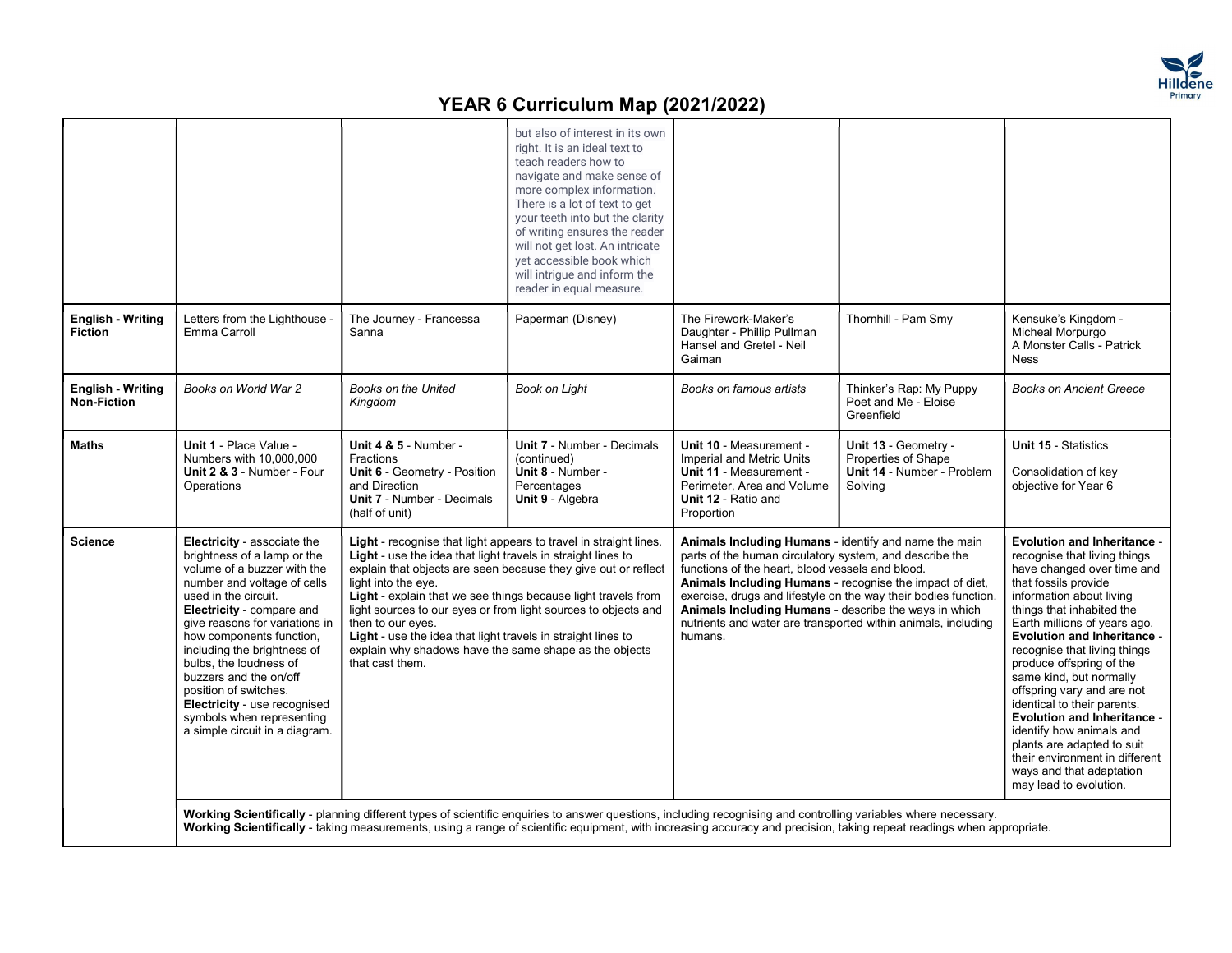

|                                               | displays and other presentations.                            |                                                                                      | Working Scientifically - recording data and results if increasing complexity using scientific diagrams and labels, classification keys, tables, scatter graphs, bar and line graphs.<br>Working Scientifically - using test results to make predictions to set up further comparative and fair tests.<br>Working Scientifically - reporting and presenting findings from enquiries, including conclusions, causal relationships and degree of trust in results, in oral and written forms such as<br>Working Scientifically - identifying scientific evidence that has been used to support or refute ideas or arguments. |                                                                                                                                                                                                                                                                                                                                                    |                                                                                                                                                                                                                                                                                                                                                                                                                                                                                                                                                          |                                                                                                                                                                                                                                                                                                                                                 |
|-----------------------------------------------|--------------------------------------------------------------|--------------------------------------------------------------------------------------|---------------------------------------------------------------------------------------------------------------------------------------------------------------------------------------------------------------------------------------------------------------------------------------------------------------------------------------------------------------------------------------------------------------------------------------------------------------------------------------------------------------------------------------------------------------------------------------------------------------------------|----------------------------------------------------------------------------------------------------------------------------------------------------------------------------------------------------------------------------------------------------------------------------------------------------------------------------------------------------|----------------------------------------------------------------------------------------------------------------------------------------------------------------------------------------------------------------------------------------------------------------------------------------------------------------------------------------------------------------------------------------------------------------------------------------------------------------------------------------------------------------------------------------------------------|-------------------------------------------------------------------------------------------------------------------------------------------------------------------------------------------------------------------------------------------------------------------------------------------------------------------------------------------------|
| <b>Humanities</b><br>(history &<br>geography) | World War II: The Battle of<br><b>Britain and Home Front</b> | The United Kingdom                                                                   | <b>Volcanoes and Earthquakes</b>                                                                                                                                                                                                                                                                                                                                                                                                                                                                                                                                                                                          |                                                                                                                                                                                                                                                                                                                                                    | <b>Ancient Greece</b>                                                                                                                                                                                                                                                                                                                                                                                                                                                                                                                                    | Journeys                                                                                                                                                                                                                                                                                                                                        |
| <b>Religious</b><br><b>Education</b>          | What does it mean to be Sikh?                                |                                                                                      | What do religions say to us<br>when life gets hard?                                                                                                                                                                                                                                                                                                                                                                                                                                                                                                                                                                       | Why do people make vows<br>and commitments to one<br>another?                                                                                                                                                                                                                                                                                      | What will make our city/town a more respectful place?                                                                                                                                                                                                                                                                                                                                                                                                                                                                                                    |                                                                                                                                                                                                                                                                                                                                                 |
| Computing                                     | We are Toy Makers<br>We are Online Safety<br>Ambassadors     | We are Computational<br><b>Thinkers</b><br>We will not share<br>Inappropriate Images | We are Publishers<br>We are Social Networkers                                                                                                                                                                                                                                                                                                                                                                                                                                                                                                                                                                             | We are Connected<br>We are Respectful of Others                                                                                                                                                                                                                                                                                                    | We are Advertisers<br>We are Online Safety<br><b>Problems Solvers</b>                                                                                                                                                                                                                                                                                                                                                                                                                                                                                    | We are AI Developers<br>We are Safe Gaming<br>Experts                                                                                                                                                                                                                                                                                           |
| Art                                           | In Flanders Fields -                                         |                                                                                      |                                                                                                                                                                                                                                                                                                                                                                                                                                                                                                                                                                                                                           | <b>Frida Kahlo - to create</b><br>sketch books to record their<br>observations and use them<br>to review and revisit.<br><b>Frida Kahlo</b> - to improve<br>their mastery of art and<br>design techniques, including<br>drawing, painting and<br>sculpture with a range of<br>materials.<br>Frida Kahlo - learn about<br>great artists in history. |                                                                                                                                                                                                                                                                                                                                                                                                                                                                                                                                                          | <b>Street Art - to create sketch</b><br>books to record their<br>observations and use them<br>to review and revisit.<br><b>Street Art</b> - to improve their<br>mastery of art and design<br>techniques, including<br>drawing, painting and<br>sculpture with a range of<br>materials.<br>Street Art - learn about great<br>artists in history. |
| Design and<br>Technology                      |                                                              | <b>Great British Dishes</b>                                                          | <b>Programming Pioneers -</b><br>use research and develop<br>design criteria to inform the<br>design of innovative,<br>functional, appealing<br>products that are fit for<br>purpose, aimed at particular<br>individuals or groups.<br><b>Programming Pioneers -</b><br>generate, develop, model<br>and communicate their ideas<br>through discussion,<br>annotated sketches, cross-<br>sectionals and exploded<br>diagrams, prototypes,<br>pattern pieces and<br>computer-aided design.<br><b>Programming Pioneers -</b><br>select from and use a wider                                                                  |                                                                                                                                                                                                                                                                                                                                                    | <b>Chinese Inventions - use</b><br>research and develop design<br>criteria to inform the design<br>of innovative, functional,<br>appealing products that are<br>fit for purpose, aimed at<br>particular individuals or<br>groups.<br><b>Chinese Inventions -</b><br>generate, develop, model<br>and communicate their ideas<br>through discussion,<br>annotated sketches, cross-<br>sectionals and exploded<br>diagrams, prototypes,<br>pattern pieces and<br>computer-aided design.<br><b>Chinese Inventions - select</b><br>from and use a wider range |                                                                                                                                                                                                                                                                                                                                                 |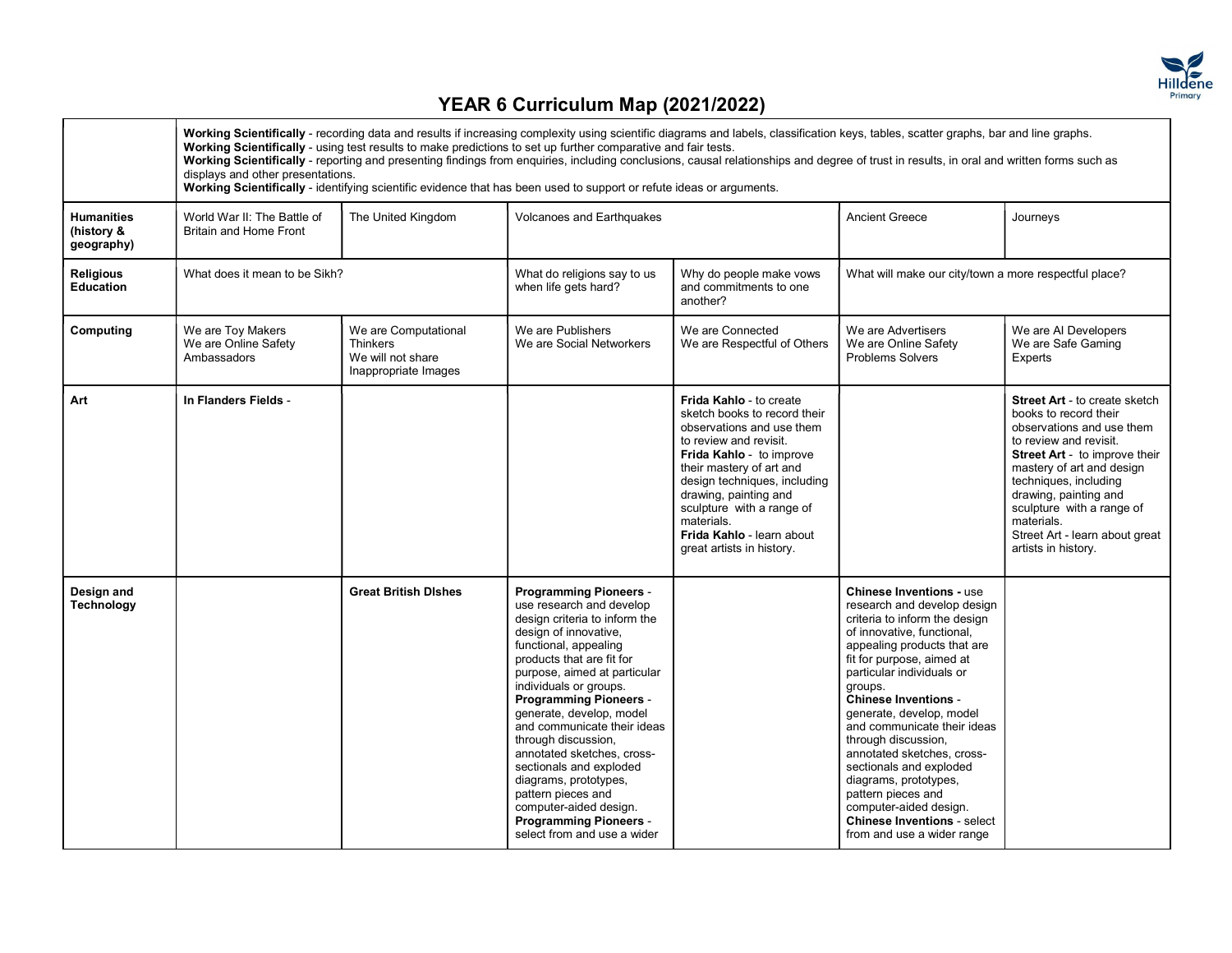

|              |                                                                                                                                                                                                                                                                                                                                                                                                                                                                                                                                                                                                                                                                                                                                                                                                                                                                                                                             |                                                                                                         | range of tools and<br>equipment to perform<br>practical tasks (e.g. cutting,<br>shaping, joining and<br>finishings) accurately.<br><b>Programming Pioneers -</b><br>evaluate their ideas and<br>products against their own<br>design criteria and consider<br>the views of others to<br>improve their work.<br><b>Programming Pioneers -</b><br>understand how key events<br>and individuals in design and<br>technology have helped<br>shape the world.<br><b>Programming Pioneers -</b><br>understand and use<br>electrical systems in their<br>products (for examples,<br>series circuits incorporating<br>switches, bulbs, buzzers and<br>motors).<br><b>Programming Pioneers -</b><br>apply their understanding of<br>computing to program,<br>monitor and control their<br>products. |                                                                                                             | of materials and<br>components, including<br>construction materials,<br>textiles and ingredients,<br>according to their functional<br>properties and aesthetic<br>qualities.<br><b>Chinese Inventions -</b><br>evaluate their ideas and<br>products against their own<br>design criteria and consider<br>the views of others to<br>improve their work.<br><b>Chinese Inventions -</b><br>understand how key events<br>and individuals in design and<br>technology have helped<br>shape the world.<br><b>Chinese Inventions -</b><br>understand and use<br>mechanical systems in their<br>products (for example,<br>gears, pulleys, cams, levers<br>and linkages). |                                                                                     |  |
|--------------|-----------------------------------------------------------------------------------------------------------------------------------------------------------------------------------------------------------------------------------------------------------------------------------------------------------------------------------------------------------------------------------------------------------------------------------------------------------------------------------------------------------------------------------------------------------------------------------------------------------------------------------------------------------------------------------------------------------------------------------------------------------------------------------------------------------------------------------------------------------------------------------------------------------------------------|---------------------------------------------------------------------------------------------------------|--------------------------------------------------------------------------------------------------------------------------------------------------------------------------------------------------------------------------------------------------------------------------------------------------------------------------------------------------------------------------------------------------------------------------------------------------------------------------------------------------------------------------------------------------------------------------------------------------------------------------------------------------------------------------------------------------------------------------------------------------------------------------------------------|-------------------------------------------------------------------------------------------------------------|-------------------------------------------------------------------------------------------------------------------------------------------------------------------------------------------------------------------------------------------------------------------------------------------------------------------------------------------------------------------------------------------------------------------------------------------------------------------------------------------------------------------------------------------------------------------------------------------------------------------------------------------------------------------|-------------------------------------------------------------------------------------|--|
| Languages    | Pupils learn to describe the weather. Pupils revise colours<br>(with adjectival agreement) with common nouns and the<br>flags of a few familiar countries.<br>Pupils learn how to express what each country is famous for,<br>paying attention to the number and gender of the nouns they<br>are using.<br>Pupils focus on Spain and some of the key features of the<br>country.<br>Pupils learn how to form plurals of nouns and how to use the<br>adjective 'mucho' (lots of).<br>Pupils learn how to use 'hay' (there is/are) which has been<br>taught previously.<br>Pupils are taught key cities and their location in Spain, using<br>the points of the compass and key geographical features to<br>locate them on a map.<br>Pupils learn vocabulary for places in the town and are then<br>invited to work independently to describe photos (making<br>use of a word list provided) and give their opinions on them. |                                                                                                         | Pupils are taught about the main features of key festivals in<br>Spain and encouraged to recognise questions, matching<br>them to appropriate answers provided<br>Pupils use language to describe a festival in the UK.<br>Pupils extend their learning to the theme of holidays. Pupils<br>research holiday destinations in Spanish-speaking countries<br>and apply the language they know to describe holiday<br>pictures and write holiday postcards.                                                                                                                                                                                                                                                                                                                                   |                                                                                                             | Pupils will create a Spanish booklet for what they have been<br>taught focusing on the pronunciation of key vocabulary.<br>Pupils will be encouraged speaking in full sentences in<br>Spanish.                                                                                                                                                                                                                                                                                                                                                                                                                                                                    |                                                                                     |  |
| <b>Music</b> | <b>Fresh Prince of Bel Air</b><br>(Hip Hop)<br>A range of styles and genres<br>to develop listening,                                                                                                                                                                                                                                                                                                                                                                                                                                                                                                                                                                                                                                                                                                                                                                                                                        | 'Ee-oh' I THe Useful<br><b>Plough (Britten)</b><br>Based on two songs from<br>Benjamin Britten's Friday | <b>Make You Feel My Love</b><br>(ballard)<br>A range of styles and genres<br>to develop listening,                                                                                                                                                                                                                                                                                                                                                                                                                                                                                                                                                                                                                                                                                         | Mum Married New Yr Carol<br>(Britten) - Year 5 unit<br>Based on two songs from<br>Benjamin Britten's Friday | Lean on Me (Gospel)<br>A range of styles and genres<br>to develop listening,<br>appraising, composing,                                                                                                                                                                                                                                                                                                                                                                                                                                                                                                                                                            | <b>Celebrating Music</b><br>Revisiting music pupils<br>enjoyed throughout the year. |  |